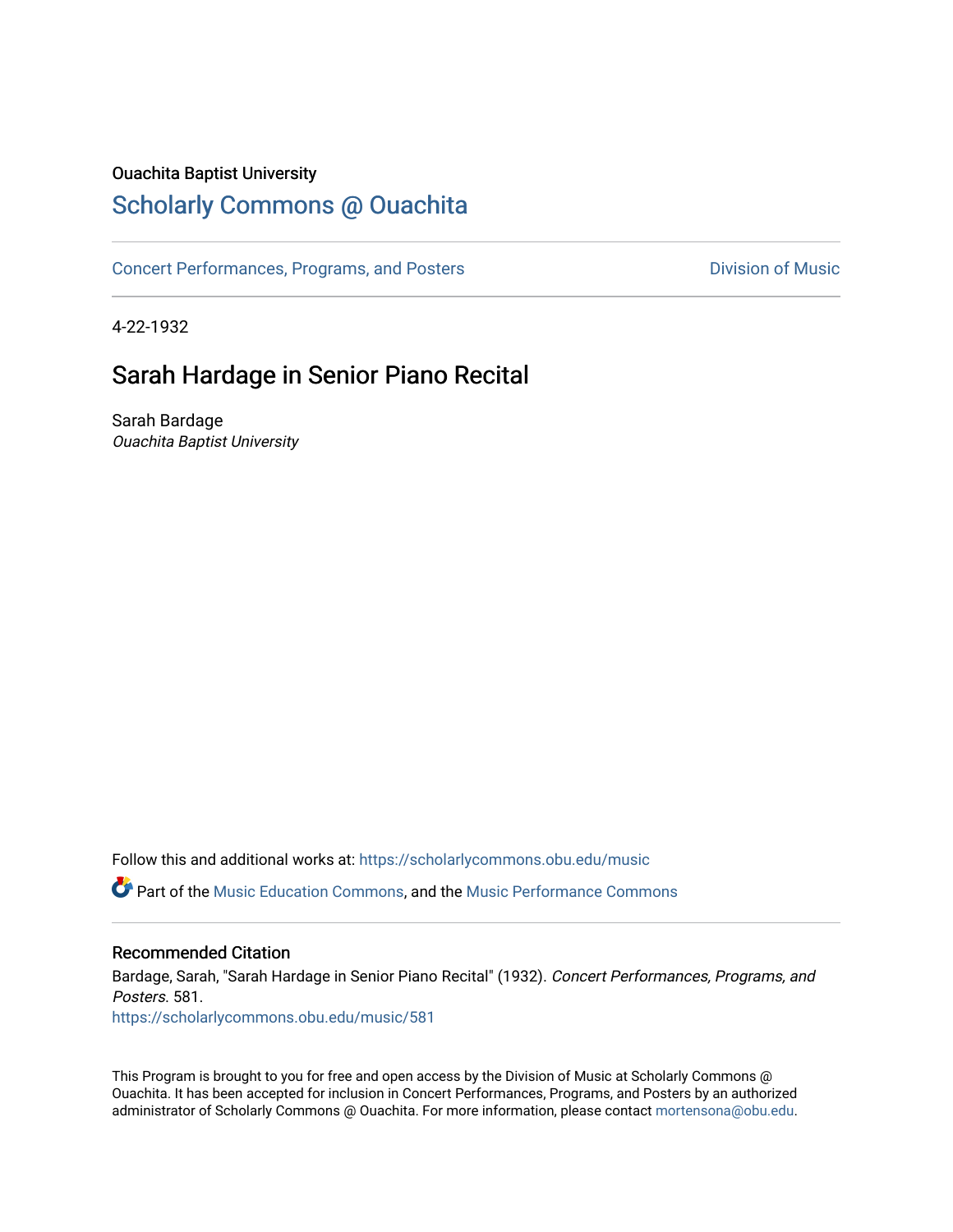# **Ouachita College School of Music**

Dr. Chas. D. Johnson, President

Livingston H. Mitchell, Director

presents in

# Senior Recital

Miss Sarah Hardage, Pianist Pupil of Tivingston H. Mitchell

assisted by

Mr. Julian Wood, Baritone Pupil of Florence F. Hvans

Friday evening, April twenty-second nineteen hundred thirty-two

eight o'clock

Callege Auditorium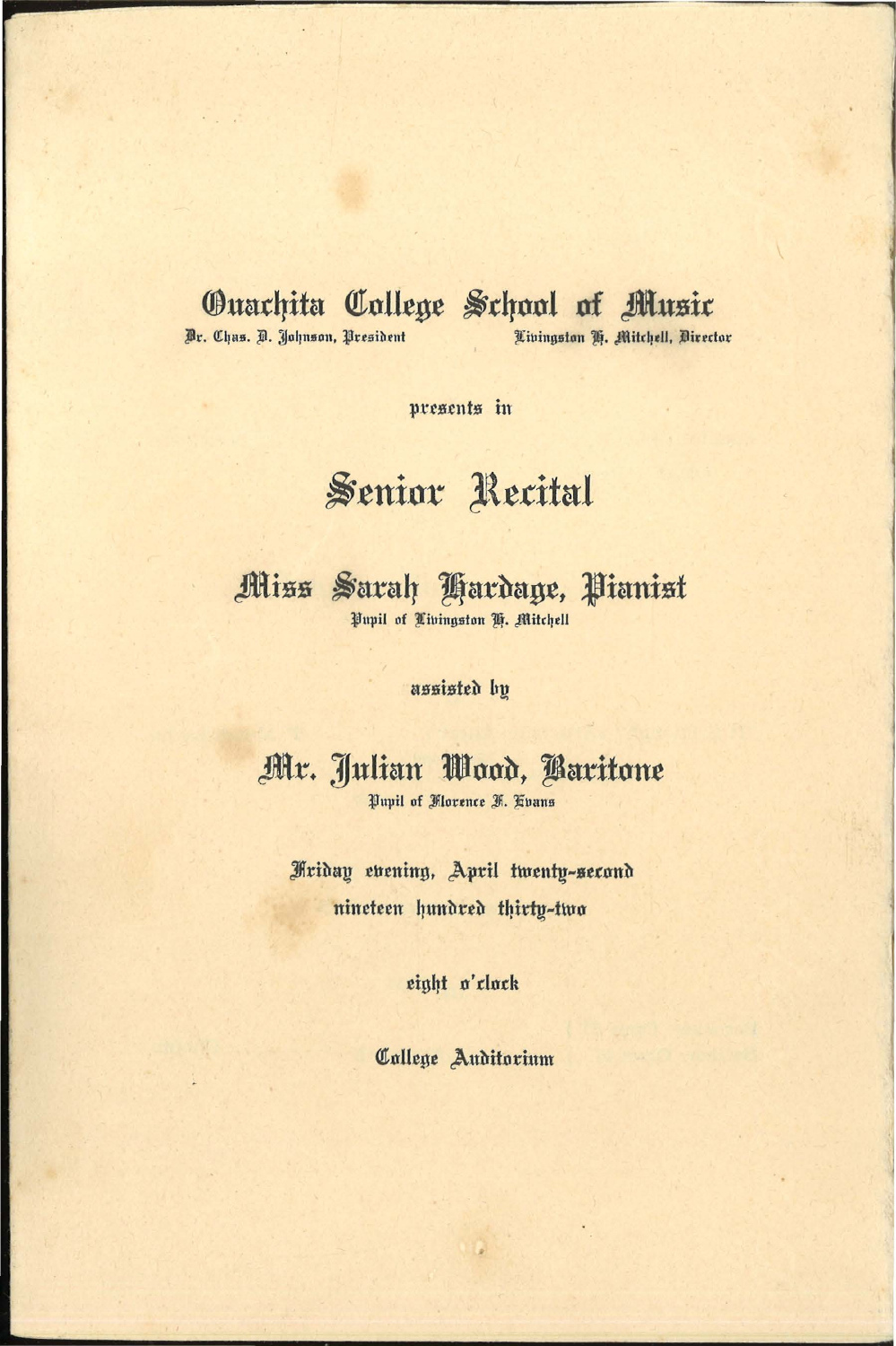**....** Jrn <sup>~</sup>

Sonata, Opus 81, a \_\_\_\_\_\_\_ \_\_\_\_\_\_\_\_\_ \_ ---------------- --------------------- ---Beethoven Adagio-Allegro

I

II

"It is Enough" (Aria from Elijah) \_\_ \_\_\_\_\_\_\_\_\_\_\_\_\_\_\_\_ \_\_\_ \_ F. Mendelssohn Mr. Wood

ur-

 $\begin{array}{c}\n \text{Berceuse, Opus 57}\n\\ \text{Ballade, Opus 47}\n\end{array}\n\right\}$ 

ÿ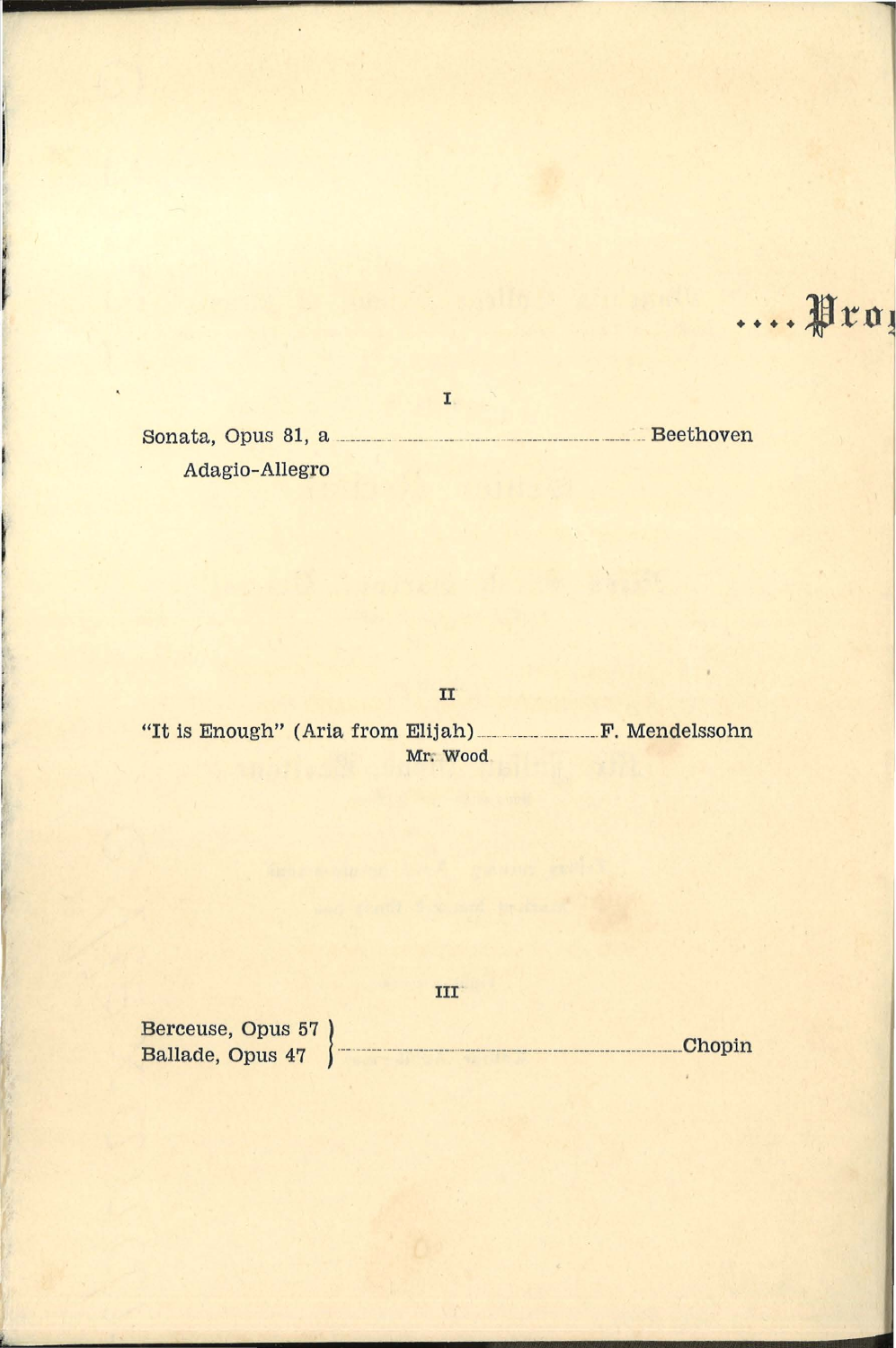**ram ....** 

Fantasies tucke \_\_\_\_\_\_\_\_ \_\_\_\_\_\_\_\_\_\_\_\_ \_\_\_\_\_\_\_ \_\_\_\_\_\_\_\_\_ \_\_\_ \_\_\_\_\_\_\_ \_\_\_\_ \_\_\_\_\_\_\_\_\_\_\_\_\_\_\_\_ Schumann Des Abends (In The Evening) Aufschwung (Soaring) Warum? (Why?) Grillen (Whims)

IV

#### v

| The Sleigh (from the Russian) | Kountz          |
|-------------------------------|-----------------|
| Contemplation                 | Frank La Forge  |
| Sea-Gypsy                     | Clough-Leighter |
| Mr. Wood                      |                 |

#### VI

Concerto in G minor<br>example of the Saint-Saens Orchestral parts played on second piano by Livingston H. Mitchell

Vocal accompaniments played by Miss Evelyn Bowden